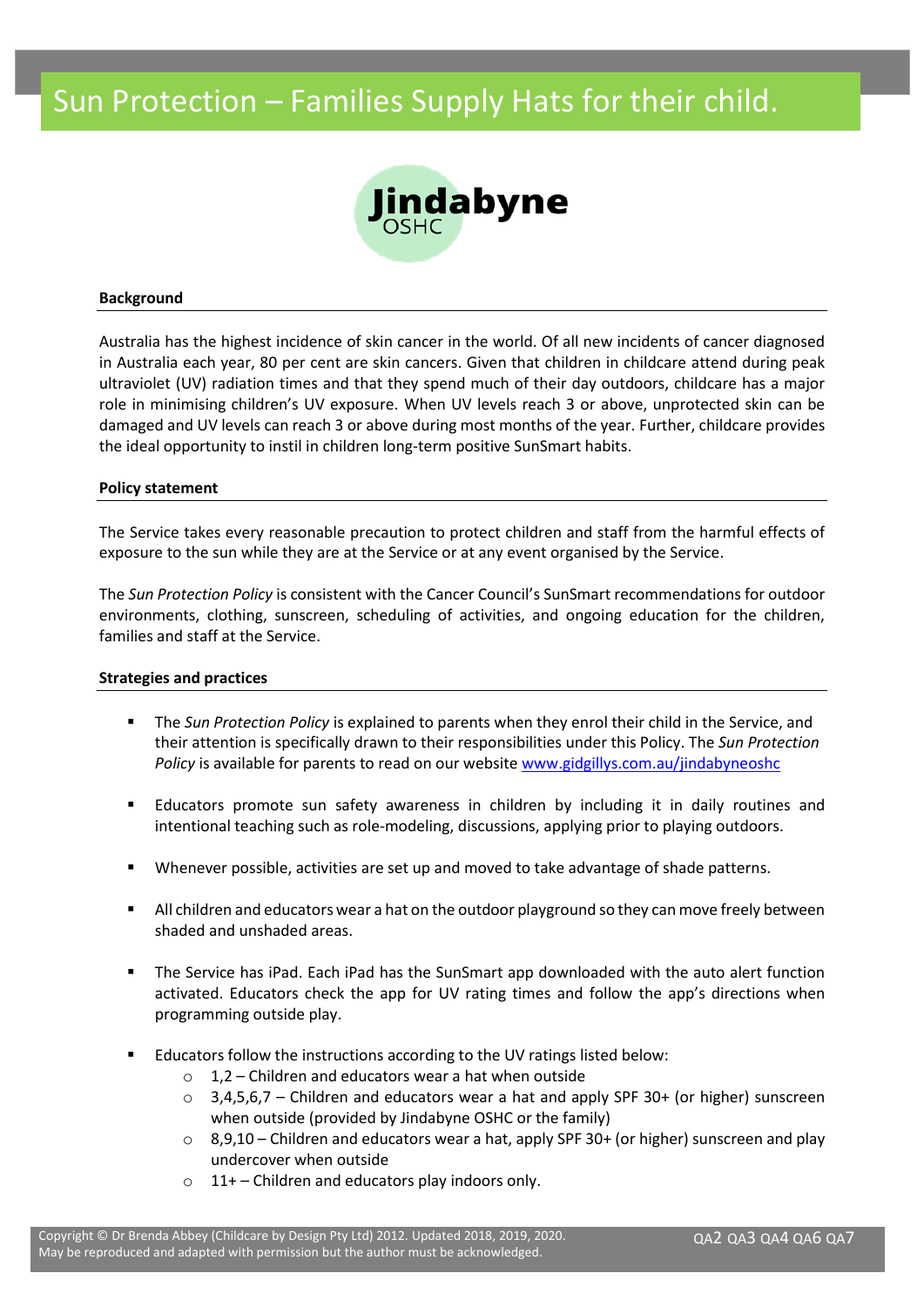## Sun Protection – Families Supply Hats for their child.

- Children and educators adhere to the Sun Protection Policy on excursions. Refer to the Service's *Excursion and Incursion Policy*.
- All staff model positive SunSmart behaviour to the children by:
	- o wearing hats and appropriate clothing for all outdoor activities
	- o using SPF 30+ broad-spectrum sunscreen
	- o seeking shade whenever possible
	- o wearing sunglasses that meet the Australian Standard (AS/NZS1067:2003) if they choose.
- The Service supplies 30+ (or higher) broad-spectrum sunscreen for children and staff. The sunscreen is available in the entrance to our room. Parents are advised upon enrolment about the use and brand of sunscreen through our policies on our website. Parents are required to notify the Service in writing if their child is allergic to sunscreen, and to supply an alternative clearly labeled with the child's name.
- Any child who does not bring the hat provided is expected to use one from the Service's set of spares kept for the purpose, or to play in the shade. If the spare hat and clothes supply is exhausted, the children without hats or suitable clothing will be required to play indoors in shaded areas.
- **•** Educators ensure children wear clothes with adequate protection from UVR when playing outdoors. Any child who does not have suitable clothing is required to play in the shade. The Cancer Council recommends loose fitting clothes with collars and sleeves, closely woven natural fibre fabric, and of a dark colour.
- Water is offered to children frequently throughout the day regardless of whether they are indoors or outdoors.
- Children are expected to apply broad spectrum sunscreen with an SPF of 30+ to all exposed areas of their skin 15-20 minutes before the children go outside, the children will be supervised while applying however they are expected to be capable of independently applying sunscreen. Parents are to advice OSHC in writing if their child/ren requires assistance.
- Educators ask children to reapply sunscreen every two hours if children are outdoors for a prolonged period, or more frequently if the children are perspiring or involved with water play.
- If parents supply their child with sunglasses that are wrap-around and/or are close fitting (that meet AS 1067-EPF 10 is best), educators will ensure children wear them during outdoor play.

### **Responsibilities of parents**

- To bring the hat each time their child attends the Service, and to ensure the hat is clearly named and kept clean.
- To dress their child in SunSmart clothing, including spares, each time the child attends the Service.
- To model positive SunSmart behaviour to the children when at the Service.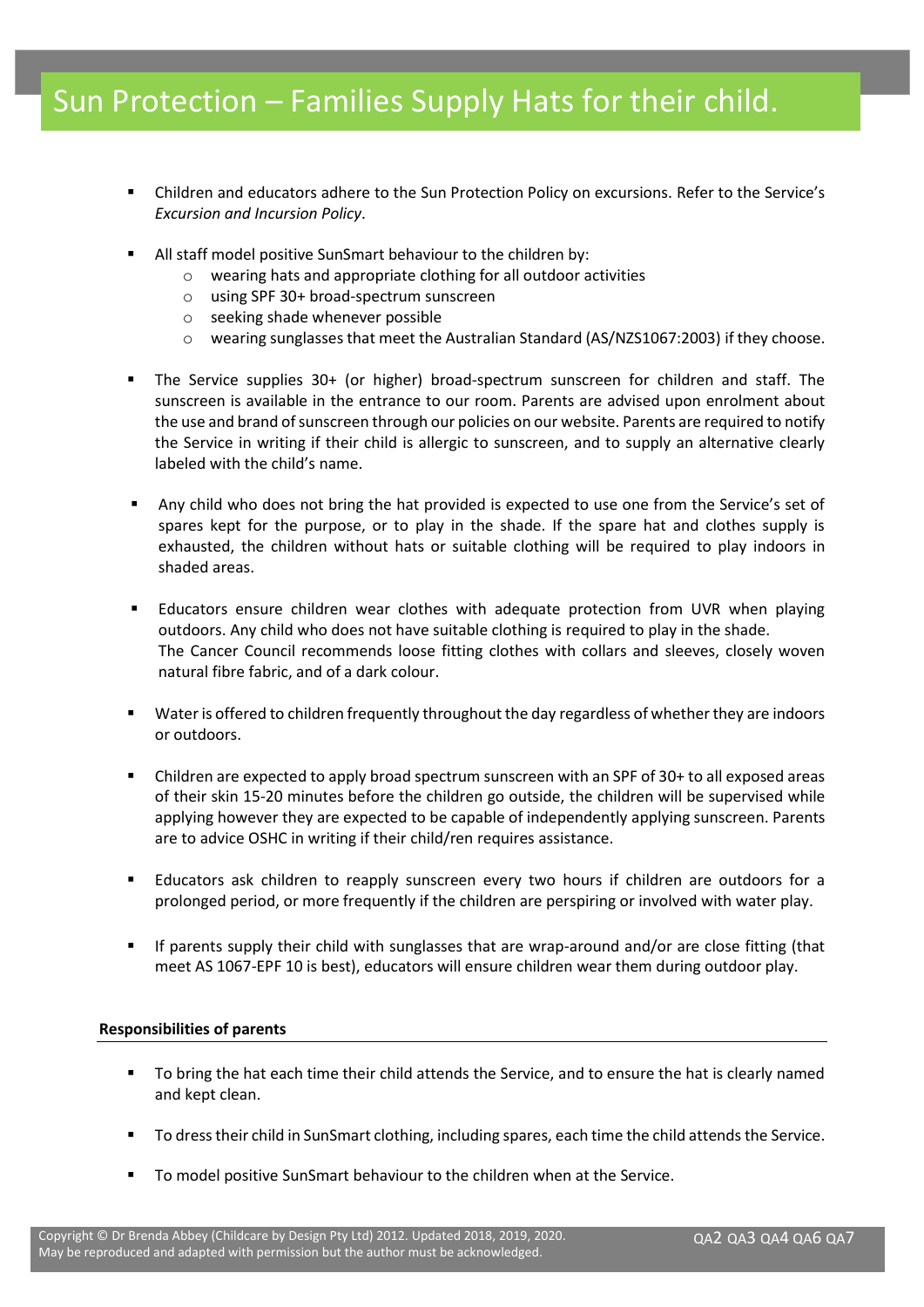# Sun Protection – Families Supply Hats for their child.

To notify the Service in writing if their child is allergic to sunscreen, and to supply an alternative sunscreen clearly labelled with the child's name.

### **Procedures and forms**

### **Links to other policies**

- **Educational Program Policy**
- Enrolment and Orientation Policy
- **Excursion Policy**

### **Links Education and Care Services National Regulations 2011, National Quality Standard 2011**

| Regs | 114                                                                                                                                                               | Outdoor shade                                                                                                                                             |  |  |
|------|-------------------------------------------------------------------------------------------------------------------------------------------------------------------|-----------------------------------------------------------------------------------------------------------------------------------------------------------|--|--|
|      | 168                                                                                                                                                               | Policies and procedures                                                                                                                                   |  |  |
|      |                                                                                                                                                                   |                                                                                                                                                           |  |  |
| QA   | 2.1.1                                                                                                                                                             | Each child's wellbeing and comfort is provided for, including appropriate opportunities to meet<br>each child's need for sleep, rest and relaxation       |  |  |
|      | 2.1.2                                                                                                                                                             | Effective illness and injury management and hygiene practices are promoted and implemented                                                                |  |  |
|      | 2.1.3                                                                                                                                                             | Healthy eating and physical activity are promoted and appropriate for each child                                                                          |  |  |
|      | 2.2.1                                                                                                                                                             | At all times, reasonable precautions and adequate supervision ensure children are protected<br>from harm and hazard                                       |  |  |
|      | 3.1.1                                                                                                                                                             | Outdoor and indoor spaces, buildings, fixtures and fittings are suitable for their purpose,<br>including supporting the access of every child             |  |  |
|      | 4.2.2                                                                                                                                                             | Professional standards guide practice, interactions and relationships                                                                                     |  |  |
|      | 6.1.2                                                                                                                                                             | The expertise, culture, values and beliefs of families are respected and families share in decision-<br>making about their child's learning and wellbeing |  |  |
|      | 7.2.3<br>Educators, co-ordinators and staff members' performance is regularly evaluated, and individual<br>plans are in place to support learning and development |                                                                                                                                                           |  |  |

#### **Sources**

- Education and Care Services National Regulations 2011
- Guide to the National Quality Framework 2018 (September 2020 Update): Section 4 -Operational Requirements [https://www.acecqa.gov.au/sites/default/files/2020-09/Guide-to](https://www.acecqa.gov.au/sites/default/files/2020-09/Guide-to-the-NQF-September-2020.pdf)[the-NQF-September-2020.pdf](https://www.acecqa.gov.au/sites/default/files/2020-09/Guide-to-the-NQF-September-2020.pdf) accessed 20 December 2020

**Further reading and useful websites** *(Consistent with the approach of the National Quality Framework, the following references have prioritised efficacy and appropriateness to inform best practice, and legislative compliance over state or territory preferences.)*

- Cancer Council Australia [http://www.cancer.org.au](http://www.cancer.org.au/) accessed 30 December 2020
- Cancer Council New South Wales <https://www.cancercouncil.com.au/> accessed 30 December 2020
- SunSmart NSW <http://www.sunsmartnsw.com.au/programs/programs-ech/> accessed 30 December 2020

#### **Policy review**